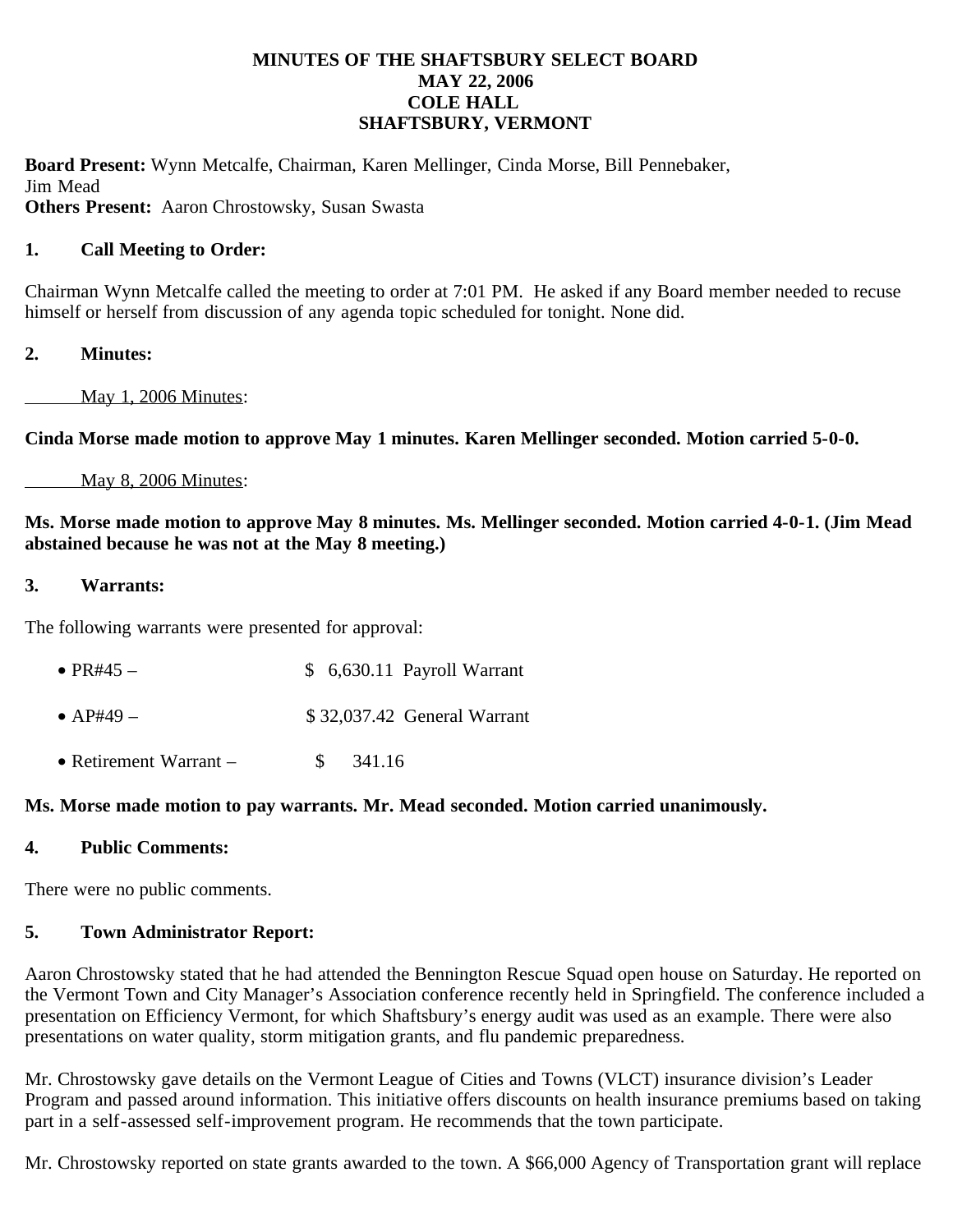pipe and do a box culvert on Bennett Hill Road, and a \$90,000 grant will be used for paving. He passed around a landfill closure grant agreement recently received and discussed details of the agreement, which sets a time limit of January 1, 2007 for completion of landfill closure.

Mr. Chrostowsky stated that he will send out a letter to Shaftsbury Hollow residents concerning upcoming road work. He reported that work on Sawmill Road is almost complete. Street sweeping bids have gone out, and he should hear back soon. The list of unlicensed dogs has been received from the town clerk, and Mr. Chrostowsky will now inform the constables, since all those in violation have been sent two notification postcards.

# **6. Myers Road Box Culvert:**

Mr. Chrostowsky opened bids for the Myers Road box culvert installation. Burgess Brothers bid \$36,006.00, and Weaver Landscaping bid \$32,256.00. He noted that the project is entirely funded by the state and that the box culvert has already been purchased.

### **Ms. Mellinger made motion to approve the Weaver Landscaping bid for installation of the Myers Road box culvert, contingent on Ron Daniels' approval. Mr. Pennebaker seconded. Motion carried 5-0-0.**

# **7. Semiannual Groundwater Monitoring:**

Chairman Metcalfe stated that KAS has been doing the monitoring, and that Mr. Chrostowsky suggests finishing this year with KAS and putting the job out to bid next year. KAS prepares a report that goes to the state for \$1600, and lab fees are \$2400. Board members agreed to continue KAS services for the rest of this year.

# **8. Landfill Update:**

Chairman Metcalfe announced that the bid specifications deadline has been extended one week because of a revised site plan from KAS dealing with the Bentomat. He stated that Reifenberg and Capital Earthmoving are still interested.

Bill Pennebaker reported that he has put together a spreadsheet on soil costs, and finds the numbers startling. He thinks that purchase, transport, and screening of soil will be in the neighborhood of \$200,000. There was a discussion of the materials available from TAM and from Harrington, prices, and whether or not materials are likely to require screening. Mr. Pennebaker noted that if sand at the town landfill can be used for some cover purposes, there may be some savings.

Board members discussed whether use of the Bentomat would save money in the closure, and noted the possible advantages it offers. Mr. Chrostowsky stated that three contractors who have expressed interest-- Rifenberg, Markowski, and Capital Earthmoving -- have been invited to bid, and bids are due next week.

There was discussion of landfill closure funding, the amount awarded by the state and when it will be available, and the advantages of arranging a line of credit. Chairman Metcalfe asked Mr. Chrostowsky to discuss funding possibilities with Treasurer Henri Billow.

## **9. Transfer Station RFP**

Board members went over draft number seven of the request for transfer station proposals. Chairman Metcalfe asked for changes or additions, noting that the document needs to go out tomorrow. Ms. Morse asked whether the recertification request is for a regular or mobile transfer station. Chairman Metcalfe replied that the state solid waste representative has advised applying for a regular transfer station rather than a mobile one because there is not that much difference and it offers more flexibility. Right now, the town intends to continue operating as a mobile transfer station.

There was a discussion of the two options offered to bidders for handling recycling. Board members decided that the document should specify that option two, in which the town shares in recycling profits, only includes materials that go